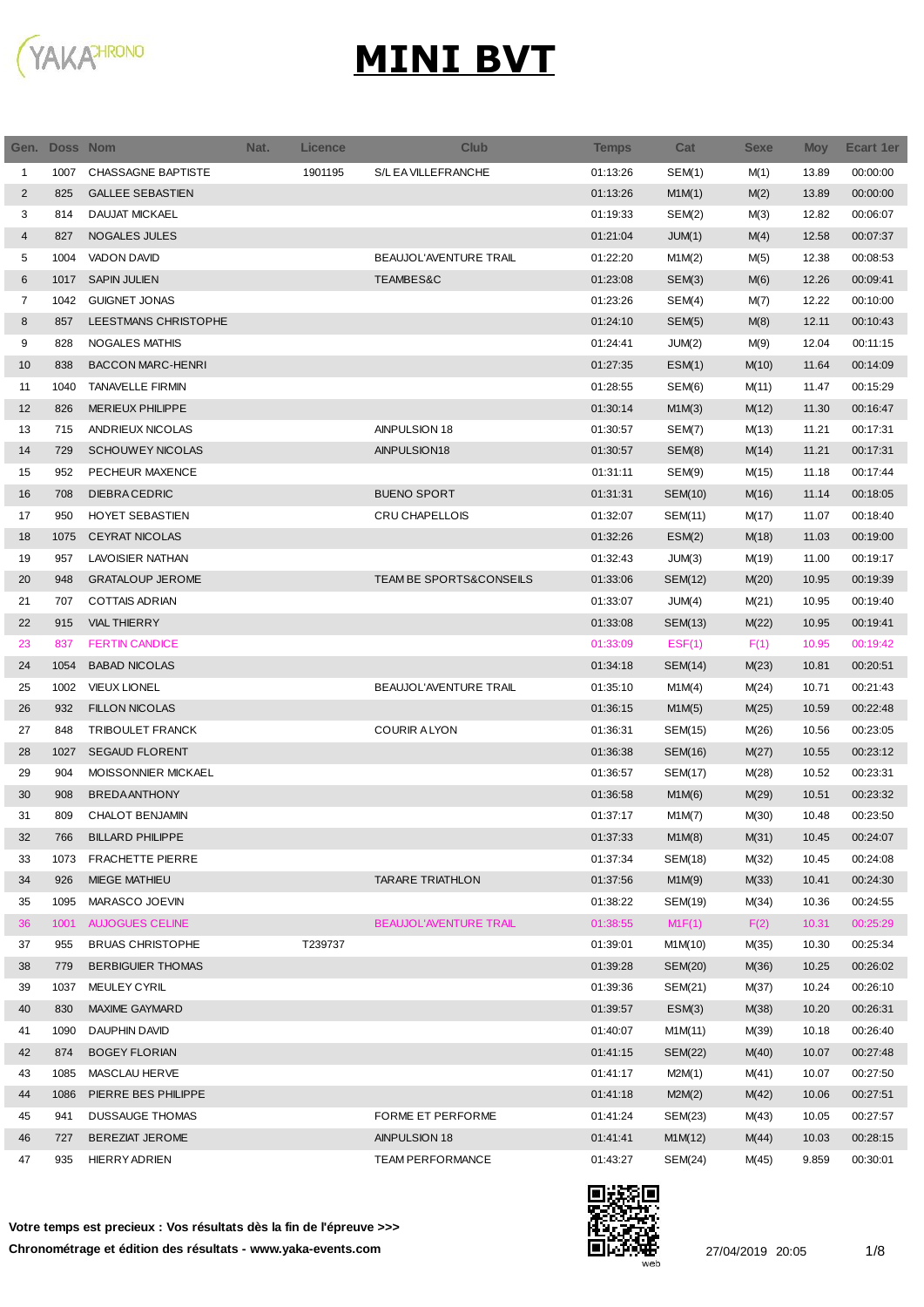

| Gen. | Doss Nom |                             | Nat. | <b>Licence</b> | <b>Club</b>                 | Temps    | Cat     | <b>Sexe</b> | <b>Moy</b> | <b>Ecart 1er</b> |
|------|----------|-----------------------------|------|----------------|-----------------------------|----------|---------|-------------|------------|------------------|
| 48   | 1012     | <b>GUICHERD BRUNO</b>       |      |                |                             | 01:43:29 | M3M(1)  | M(46)       | 9.856      | 00:30:03         |
| 49   | 951      | <b>NESME SAMUEL</b>         |      |                |                             | 01:43:35 | SEM(25) | M(47)       | 9.847      | 00:30:09         |
| 50   | 963      | BLANCO-GOMEZ GERALD         |      |                |                             | 01:43:36 | SEM(26) | M(48)       | 9.845      | 00:30:10         |
| 51   | 972      | ROSSI GUILLAUME             |      |                |                             | 01:43:43 | SEM(27) | M(49)       | 9.834      | 00:30:17         |
| 52   | 1039     | <b>DUHAMEL FRED</b>         |      |                |                             | 01:43:48 | M1M(13) | M(50)       | 9.826      | 00:30:22         |
| 53   | 767      | LONGIN JEROME               |      |                |                             | 01:43:54 | M1M(14) | M(51)       | 9.817      | 00:30:28         |
| 54   | 887      | <b>DUTEY OLIVIER</b>        |      |                | <b>DRE</b>                  | 01:43:54 | SEM(28) | M(52)       | 9.817      | 00:30:28         |
| 55   | 758      | <b>BEAUVILLE THOMAS</b>     |      |                |                             | 01:44:04 | SEM(29) | M(53)       | 9.801      | 00:30:37         |
| 56   | 976      | ROYET JORIS                 |      |                |                             | 01:44:11 | SEM(30) | M(54)       | 9.790      | 00:30:44         |
| 57   | 964      | <b>TRACQUI YOANN</b>        |      |                | <b>CRV TRIATHLON</b>        | 01:44:15 | SEM(31) | M(55)       | 9.784      | 00:30:48         |
| 58   | 974      | <b>GAY KEVIN</b>            |      |                |                             | 01:44:18 | SEM(32) | M(56)       | 9.779      | 00:30:51         |
| 59   | 757      | <b>BEAUVILLE QUENTIN</b>    |      |                |                             | 01:44:19 | SEM(33) | M(57)       | 9.777      | 00:30:52         |
| 60   | 1043     | <b>SCALZO MICKAEL</b>       |      |                |                             | 01:44:25 | SEM(34) | M(58)       | 9.768      | 00:30:58         |
| 61   | 1068     | CAVALI SIZFANO              |      |                |                             | 01:44:31 | SEM(35) | M(59)       | 9.759      | 00:31:05         |
| 62   | 986      | <b>CHANTRAINE SEBASTIEN</b> |      |                |                             | 01:44:38 | M1M(15) | M(60)       | 9.748      | 00:31:12         |
| 63   | 990      | CAVROT GONZAGUE             |      |                |                             | 01:45:19 | SEM(36) | M(61)       | 9.685      | 00:31:52         |
| 64   | 1087     | ABERKANE YANISSE            |      |                |                             | 01:45:31 | ESM(4)  | M(62)       | 9.666      | 00:32:05         |
| 65   | 846      | <b>ROUSSON FRANCK</b>       |      |                |                             | 01:45:42 | M1M(16) | M(63)       | 9.649      | 00:32:16         |
| 66   | 726      | PRADINES RONAN              |      |                | <b>COURIR ALYON</b>         | 01:45:45 | SEM(37) | M(64)       | 9.645      | 00:32:19         |
| 67   | 842      | <b>BURGAUD AURELIEN</b>     |      |                |                             | 01:45:50 | SEM(38) | M(65)       | 9.637      | 00:32:24         |
| 68   | 853      | <b>MATRAY PIERRE</b>        |      |                |                             | 01:45:52 | SEM(39) | M(66)       | 9.634      | 00:32:26         |
| 69   | 859      | PERROT GREGOIRE             |      |                |                             | 01:45:54 | SEM(40) | M(67)       | 9.631      | 00:32:28         |
| 70   | 1028     | PAYANT THEOPHILE            |      |                | ROANNE TRIATHLON            | 01:46:03 | ESM(5)  | M(68)       | 9.618      | 00:32:36         |
| 71   | 958      | SERRANO CLEMENT             |      |                |                             | 01:46:12 | JUM(5)  | M(69)       | 9.604      | 00:32:45         |
| 72   | 1036     | MARIETTE LUDOVIC            |      |                |                             | 01:46:15 | SEM(41) | M(70)       | 9.6        | 00:32:48         |
| 73   | 1061     | FONSECA FERNANDO            |      |                |                             | 01:46:17 | SEM(42) | M(71)       | 9.596      | 00:32:50         |
| 74   | 1006     | <b>CALLOT CHRISTOPHE</b>    |      |                |                             | 01:46:26 | SEM(43) | M(72)       | 9.583      | 00:33:00         |
| 75   | 994      | <b>SADRY ALIZEE</b>         |      |                | <b>TEAM TDR</b>             | 01:46:34 | SEF(1)  | F(3)        | 9.571      | 00:33:08         |
| 76   | 988      | <b>FEYEUX SYLVAIN</b>       |      |                | <b>ACS ST JEAN</b>          | 01:46:35 | M1M(17) | M(73)       | 9.569      | 00:33:09         |
| 77   | 1091     | <b>LATIL AUGUSTIN</b>       |      |                |                             | 01:46:36 | SEM(44) | M(74)       | 9.568      | 00:33:10         |
| 78   | 954      | <b>CHETRIT JULIE</b>        |      |                | <b>TEAM PERF</b>            | 01:47:19 | SEF(2)  | F(4)        | 9.504      | 00:33:52         |
| 79   | 1079     | SAUNIER OLIVIER             |      |                |                             | 01:47:27 | M1M(18) | M(75)       | 9.492      | 00:34:01         |
| 80   | 1077     | CASAGRANDE LOIC             |      |                |                             | 01:47:34 | M1M(19) | M(76)       | 9.482      | 00:34:08         |
| 81   | 872      | PERRAUD MAXENCE             |      |                |                             | 01:47:37 | SEM(45) | M(77)       | 9.478      | 00:34:11         |
| 82   | 1065     | ABERKANE TAHAR              |      |                |                             | 01:47:49 | M2M(3)  | M(78)       | 9.460      | 00:34:23         |
| 83   | 1064     | <b>SANCHEZ NATHALIE</b>     |      |                |                             | 01:47:54 | M1F(2)  | F(5)        | 9.453      | 00:34:28         |
| 84   | 997      | MOREL ROMAIN                |      |                |                             | 01:47:57 | SEM(46) | M(79)       | 9.448      | 00:34:31         |
| 85   | 1072     | <b>CLEMENT ARNAUD</b>       |      |                |                             | 01:49:15 | SEM(47) | M(80)       | 9.336      | 00:35:48         |
| 86   | 894      | <b>DESLANDES ROMAIN</b>     |      |                | <b>TRIATHLON MACON CLUB</b> | 01:49:38 | SEM(48) | M(81)       | 9.303      | 00:36:12         |
| 87   | 895      | <b>DESLANDES JULIEN</b>     |      |                |                             | 01:49:39 |         |             |            | 00:36:13         |
|      |          |                             |      |                |                             |          | SEM(49) | M(82)       | 9.302      |                  |
| 88   | 761      | JACQUEMETTON SYLVAIN        |      |                | AINPULSION18                | 01:49:43 | M1M(20) | M(83)       | 9.296      | 00:36:17         |
| 89   | 1041     | <b>CLAITTE DAVY</b>         |      |                |                             | 01:49:45 | SEM(50) | M(84)       | 9.293      | 00:36:19         |
| 90   | 836      | FOMBONNE LOIC               |      |                |                             | 01:50:01 | M1M(21) | M(85)       | 9.271      | 00:36:34         |
| 91   | 933      | <b>FILLON SEBASTIEN</b>     |      |                |                             | 01:50:04 | M1M(22) | M(86)       | 9.267      | 00:36:37         |
| 92   | 916      | BERTRAND GUILLAUME          |      |                |                             | 01:50:19 | M1M(23) | M(87)       | 9.246      | 00:36:52         |
| 93   | 909      | <b>HUSSON DAMIEN</b>        |      |                |                             | 01:51:01 | SEM(51) | M(88)       | 9.187      | 00:37:34         |
| 94   | 1011     | LAFOREST CHRISTOPHE         |      |                | <b>AUCUN</b>                | 01:51:16 | M1M(24) | M(89)       | 9.167      | 00:37:49         |

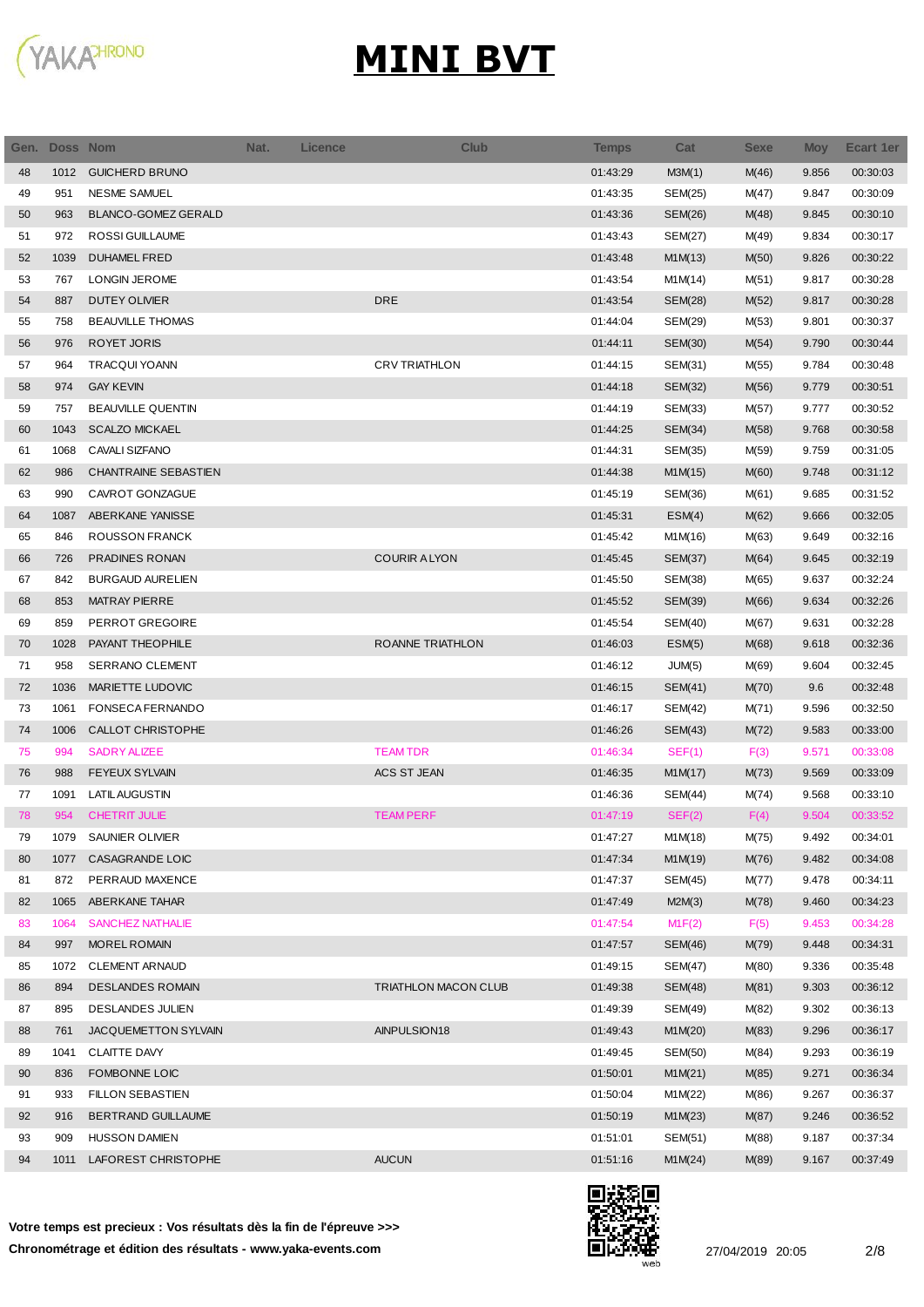

| Gen. | Doss Nom |                           | Nat. | <b>Licence</b> | <b>Club</b>                                               | <b>Temps</b> | Cat            | <b>Sexe</b> | <b>Moy</b> | Ecart 1er |
|------|----------|---------------------------|------|----------------|-----------------------------------------------------------|--------------|----------------|-------------|------------|-----------|
| 95   | 992      | <b>MONNET NADEGE</b>      |      |                | <b>TEAM BE SPORTS&amp;CONSEILS /</b><br><b>LETRACEURS</b> | 01:51:48     | M1F(3)         | F(6)        | 9.123      | 00:38:22  |
| 96   | 1076     | <b>BARTAU ANTOINE</b>     |      |                |                                                           | 01:51:48     | <b>SEM(52)</b> | M(90)       | 9.123      | 00:38:22  |
| 97   | 1047     | PIRETTA BASTIEN           |      |                |                                                           | 01:52:17     | SEM(53)        | M(91)       | 9.084      | 00:38:50  |
| 98   | 1059     | LEROUZO GAEL              |      |                |                                                           | 01:52:20     | M1M(25)        | M(92)       | 9.080      | 00:38:53  |
| 99   | 1096     | DUBREUIL CLEMENT          |      |                |                                                           | 01:52:55     | SEM(54)        | M(93)       | 9.033      | 00:39:29  |
| 100  | 743      | MARGUERIE FLORENT         |      | 762144         | S/L CSME                                                  | 01:53:08     | M1M(26)        | M(94)       | 9.015      | 00:39:41  |
| 101  | 1082     | PINCON LUDOVIC            |      |                |                                                           | 01:53:15     | M1M(27)        | M(95)       | 9.006      | 00:39:48  |
| 102  | 1093     | <b>THIZY ARNAUD</b>       |      |                |                                                           | 01:53:19     | M1M(28)        | M(96)       | 9.001      | 00:39:52  |
| 103  | 991      | LUC PHILIPPE              |      |                |                                                           | 01:53:39     | SEM(55)        | M(97)       | 8.974      | 00:40:13  |
| 104  | 919      | <b>HEIDMANN MICKAEL</b>   |      |                | RACING CLUB DE STRASBOURG                                 | 01:54:14     | SEM(56)        | M(98)       | 8.929      | 00:40:47  |
| 105  | 881      | <b>JEUDON THOMAS</b>      |      |                |                                                           | 01:54:15     | M1M(29)        | M(99)       | 8.927      | 00:40:48  |
| 106  | 1005     | <b>CODIS GILLE</b>        |      | 1903959        | <b>ENTENTE OUEST LYONNAIS</b>                             | 01:54:22     | M1M(30)        | M(100)      | 8.918      | 00:40:55  |
| 107  | 747      | <b>GOLFETTO AUDREY</b>    |      |                | <b>BEL'MONTEE</b>                                         | 01:54:53     | SEF(3)         | F(7)        | 8.878      | 00:41:27  |
| 108  | 843      | <b>MERCIER GAYLORD</b>    |      |                | <b>BEL'MONTEES</b>                                        | 01:54:54     | SEM(57)        | M(101)      | 8.877      | 00:41:28  |
| 109  | 721      | PERRAUD GABIN             |      |                | <b>CLUB LEO LAGRANGE</b>                                  | 01:55:05     | SEM(58)        | M(102)      | 8.863      | 00:41:38  |
| 110  | 960      | <b>RIZZO SEBASTIEN</b>    |      |                |                                                           | 01:55:12     | SEM(59)        | M(103)      | 8.854      | 00:41:45  |
| 111  | 1048     | <b>GARRIGUE THIERRY</b>   |      |                |                                                           | 01:55:17     | M1M(31)        | M(104)      | 8.847      | 00:41:50  |
| 112  | 794      | <b>BILLARD BERTRAND</b>   |      |                |                                                           | 01:55:47     | M2M(4)         | M(105)      | 8.809      | 00:42:21  |
| 113  | 877      | PUTOTO MARC               |      |                |                                                           | 01:55:48     | M1M(32)        | M(106)      | 8.808      | 00:42:22  |
| 114  | 961      | <b>GONCALVES MYRIAM</b>   |      | 689194         | DECINES MEYZIEU ATHLETISME*                               | 01:55:59     | M2F(1)         | F(8)        | 8.794      | 00:42:33  |
| 115  | 867      | <b>MOINE ADRIEN</b>       |      |                |                                                           | 01:56:14     | SEM(60)        | M(107)      | 8.775      | 00:42:47  |
| 116  | 975      | <b>GIRAUD CEDRIC</b>      |      |                |                                                           | 01:56:15     | SEM(61)        | M(108)      | 8.774      | 00:42:48  |
| 117  | 979      | DEMEYERE AXEL             |      |                |                                                           | 01:56:17     | SEM(62)        | M(109)      | 8.771      | 00:42:50  |
| 118  | 922      | <b>COLLET CHRISTOPHE</b>  |      |                |                                                           | 01:56:20     | M2M(5)         | M(110)      | 8.767      | 00:42:53  |
| 119  | 883      | <b>DUHAMEL SUZANNE</b>    |      |                | <b>TRAILOUTDOOR69</b>                                     | 01:56:32     | SEF(4)         | F(9)        | 8.752      | 00:43:06  |
| 120  | 834      | <b>GILLOT BASTIEN</b>     |      |                |                                                           | 01:56:32     | SEM(63)        | M(111)      | 8.752      | 00:43:06  |
| 121  | 1071     | <b>JANIN CLEMENCE</b>     |      |                |                                                           | 01:56:47     | SEF(5)         | F(10)       | 8.734      | 00:43:21  |
| 122  | 804      | <b>BERRAT QUENTIN</b>     |      |                |                                                           | 01:56:56     | SEM(64)        | M(112)      | 8.722      | 00:43:30  |
| 123  | 790      | <b>GIRODON HIPPOLYTE</b>  |      |                |                                                           | 01:57:13     | ESM(6)         | M(113)      | 8.701      | 00:43:46  |
| 124  | 977      | <b>BRENDLER JULIEN</b>    |      |                |                                                           | 01:57:16     | <b>SEM(65)</b> | M(114)      | 8.698      | 00:43:49  |
| 125  | 905      | THUAULT SYLVAIN           |      |                |                                                           | 01:57:16     | SEM(66)        | M(115)      | 8.698      | 00:43:49  |
| 126  | 901      | <b>BALAS WILLIAM</b>      |      |                |                                                           | 01:57:17     | SEM(67)        | M(116)      | 8.696      | 00:43:50  |
| 127  | 1008     | <b>BOBEAU MICHEL</b>      |      | 251551         | ATHLETIC CLUB TASSIN                                      | 01:57:30     | M3M(2)         | M(117)      | 8.680      | 00:44:04  |
| 128  | 931      | <b>BOURGEOIS ALAIN</b>    |      |                |                                                           | 01:57:32     | M2M(6)         | M(118)      | 8.678      | 00:44:06  |
| 129  | 946      | <b>CHARTRON PIERRE</b>    |      |                | SWIZ' POWER                                               | 01:57:37     | SEM(68)        | M(119)      | 8.672      | 00:44:11  |
| 130  | 945      | <b>CHARTRON VINCENT</b>   |      |                |                                                           | 01:57:38     | SEM(69)        | M(120)      | 8.671      | 00:44:12  |
| 131  | 1010     | <b>VERGER SEBASTIEN</b>   |      |                | <b>TEAM CRO</b>                                           | 01:57:39     | SEM(70)        | M(121)      | 8.669      | 00:44:13  |
| 132  | 1084     | <b>HOUSTIN VINCENT</b>    |      |                |                                                           | 01:57:44     | M2M(7)         | M(122)      | 8.663      | 00:44:18  |
| 133  | 709      | <b>CRINIERE SEBASTIEN</b> |      |                |                                                           | 01:57:45     | M1M(33)        | M(123)      | 8.662      | 00:44:19  |
| 134  | 886      | <b>BARDOT LUDOVIC</b>     |      |                |                                                           | 01:57:53     | M1M(34)        | M(124)      | 8.652      | 00:44:27  |
| 135  | 927      | <b>MARTINAIS EMMANUEL</b> |      |                |                                                           | 01:58:08     | M1M(35)        | M(125)      | 8.634      | 00:44:41  |
| 136  | 1013     | ROLANDO JULIEN            |      |                |                                                           | 01:58:10     | SEM(71)        | M(126)      | 8.631      | 00:44:43  |
| 137  | 1014     | <b>JEANNOT NICOLAS</b>    |      |                |                                                           | 01:58:12     | <b>SEM(72)</b> | M(127)      | 8.629      | 00:44:45  |
| 138  | 732      | LUGAND LAURENT            |      |                | AINPULSION 18                                             | 01:58:24     | M1M(36)        | M(128)      | 8.614      | 00:44:57  |
| 139  | 791      | COUDERC AURELIEN          |      |                | AINPULSION18                                              | 01:58:25     | SEM(73)        | M(129)      | 8.613      | 00:44:58  |
| 140  | 737      | RODRIGUEZ RAPHAEL         |      |                | AINPULSION 18                                             | 01:58:25     | <b>SEM(74)</b> | M(130)      | 8.613      | 00:44:58  |

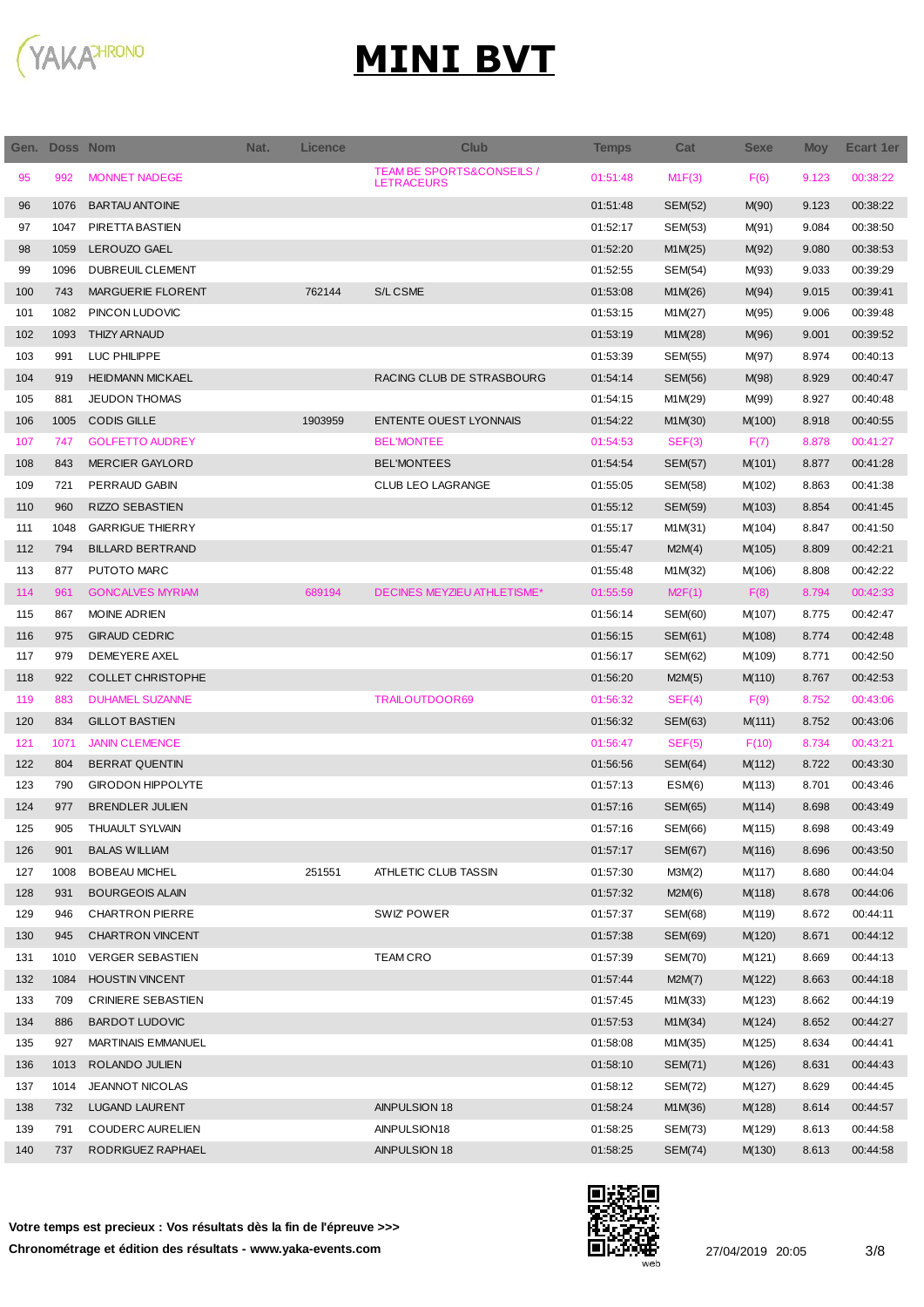

| Gen. | <b>Doss Nom</b> |                           | Nat. | <b>Licence</b> | <b>Club</b>                   | Temps    | Cat            | <b>Sexe</b> | <b>Moy</b> | Ecart 1er |
|------|-----------------|---------------------------|------|----------------|-------------------------------|----------|----------------|-------------|------------|-----------|
| 141  | 897             | <b>WEBER BRIAN</b>        |      |                | CRU CHAPELLOIS                | 01:58:36 | <b>SEM(75)</b> | M(131)      | 8.600      | 00:45:10  |
| 142  | 1029            | <b>CHALUMEAU PATRICK</b>  |      |                |                               | 01:58:44 | M2M(8)         | M(132)      | 8.590      | 00:45:18  |
| 143  | 1055            | AUGAGNEUR AURELIEN        |      |                |                               | 01:59:03 | SEM(76)        | M(133)      | 8.567      | 00:45:36  |
| 144  | 1056            | ALONSO MICHEL             |      |                |                               | 01:59:05 | M2M(9)         | M(134)      | 8.565      | 00:45:38  |
| 145  | 937             | <b>MARTIN CLAIRE</b>      |      | 1544008        | S/L ETOILE DE CLISSON         | 01:59:06 | SEF(6)         | F(11)       | 8.564      | 00:45:39  |
| 146  | 1088            | <b>MAURON GAETAN</b>      |      |                |                               | 01:59:41 | <b>SEM(77)</b> | M(135)      | 8.522      | 00:46:15  |
| 147  | 858             | PINTRAND MAIEUL           |      |                |                               | 01:59:49 | SEM(78)        | M(136)      | 8.513      | 00:46:23  |
| 148  | 971             | RATIGNIER MICHAEL         |      |                | <b>ST JUDECON</b>             | 02:00:05 | <b>SEM(79)</b> | M(137)      | 8.494      | 00:46:38  |
| 149  | 938             | ROCHE ALEXIS              |      |                | LES RAISINS DU TRAIL          | 02:00:05 | SEM(80)        | M(138)      | 8.494      | 00:46:38  |
| 150  | 806             | <b>SCHMITT CHRISTIAN</b>  |      |                | LES RAISINS DU TRAIL          | 02:00:10 | M2M(10)        | M(139)      | 8.488      | 00:46:43  |
| 151  | 1062            | <b>RABANY MATHILDE</b>    |      |                |                               | 02:00:18 | SEF(7)         | F(12)       | 8.478      | 00:46:51  |
| 152  | 1021            | <b>PICARD CLAIRE</b>      |      |                |                               | 02:00:18 | SEF(8)         | F(13)       | 8.478      | 00:46:51  |
| 153  | 956             | <b>LATTARD CLEMENCE</b>   |      |                |                               | 02:00:18 | SEF(9)         | F(14)       | 8.478      | 00:46:51  |
| 154  | 802             | <b>BIGNARDI MATHIEU</b>   |      |                |                               | 02:00:55 | SEM(81)        | M(140)      | 8.435      | 00:47:29  |
| 155  | 775             | <b>MOREL FABIEN</b>       |      | 2086161        | AAA DU LYONNAIS               | 02:00:55 | SEM(82)        | M(141)      | 8.435      | 00:47:29  |
| 156  | 793             | <b>GOIFFON DAVID</b>      |      |                |                               | 02:00:57 | M2M(11)        | M(142)      | 8.433      | 00:47:31  |
| 157  | 1078            | LAVERTY FABRICE           |      |                |                               | 02:00:58 | M1M(37)        | M(143)      | 8.432      | 00:47:32  |
| 158  | 744             | <b>MOIGNET SIDONIE</b>    |      |                |                               | 02:00:59 | <b>SEF(10)</b> | F(15)       | 8.430      | 00:47:33  |
| 159  | 871             | DESPLACE MATTHIEU         |      |                | LES RAISINS DU TRAIL          | 02:01:00 | SEM(83)        | M(144)      | 8.429      | 00:47:33  |
| 160  | 1057            | LAFARGE OLIVIER           |      |                |                               | 02:01:09 | SEM(84)        | M(145)      | 8.419      | 00:47:42  |
| 161  | 755             | <b>VONDIERE ROMAIN</b>    |      |                | OUTALAYS SPORTING CLUB        | 02:01:09 | M1M(38)        | M(146)      | 8.419      | 00:47:42  |
| 162  | 1066            | <b>BERNARD FRANCK</b>     |      |                |                               | 02:01:10 | <b>SEM(85)</b> | M(147)      | 8.418      | 00:47:43  |
| 163  | 852             | <b>SIMONET MANON</b>      |      |                | <b>LES AMAJOLAISES</b>        | 02:01:12 | <b>SEF(11)</b> | F(16)       | 8.415      | 00:47:45  |
| 164  | 855             | <b>GOBET FLORENT</b>      |      |                |                               | 02:01:12 | <b>SEM(86)</b> | M(148)      | 8.415      | 00:47:45  |
| 165  | 944             | <b>TRAPEAU ESTELLE</b>    |      |                | <b>DOMBES RUNNING EVASION</b> | 02:01:14 | <b>SEF(12)</b> | F(17)       | 8.413      | 00:47:47  |
| 166  | 947             | <b>ECOCHARD CLEMENCE</b>  |      |                | <b>DOMBES RUNNING EVASION</b> | 02:01:15 | EST(2)         | F(18)       | 8.412      | 00:47:48  |
| 167  | 906             | PATHOUX QUENTIN           |      |                | DOMBES RUNNING EVASION        | 02:01:16 | ESM(7)         | M(149)      | 8.411      | 00:47:49  |
| 168  | 731             | PAHON PIERRICK            |      |                | AIN PULSION 18                | 02:01:32 | <b>SEM(87)</b> | M(150)      | 8.392      | 00:48:06  |
| 169  | 748             | <b>GRAND BENJAMIN</b>     |      |                |                               | 02:01:42 | SEF(13)        | F(19)       | 8.381      | 00:48:16  |
| 170  | 984             | PEIRON CHRISTOPHE         |      |                |                               | 02:01:53 | M1M(39)        | M(151)      | 8.368      | 00:48:27  |
| 171  | 734             | <b>GUILLOT LAURENT</b>    |      |                |                               | 02:02:08 | M2M(12)        | M(152)      | 8.351      | 00:48:41  |
| 172  | 733             | <b>GUILLOT ANNE MARIE</b> |      |                |                               | 02:02:08 | M2F(2)         | F(20)       | 8.351      | 00:48:41  |
| 173  | 907             | VILLENEUVE JEAN-MARC      |      |                |                               | 02:02:11 | M2M(13)        | M(153)      | 8.348      | 00:48:44  |
| 174  | 1032            | <b>JULIEN MATHIEU</b>     |      |                |                               | 02:02:15 | SEM(88)        | M(154)      | 8.343      | 00:48:48  |
| 175  | 1081            | <b>BRENDLER BENJAMIN</b>  |      |                |                               | 02:02:19 | M2M(14)        | M(155)      | 8.339      | 00:48:52  |
| 176  | 813             | <b>TRICHARD MARION</b>    |      |                |                               | 02:02:19 | SEF(14)        | F(21)       | 8.339      | 00:48:52  |
| 177  | 892             | PETITJEAN FRANCK          |      |                |                               | 02:02:20 | M1M(40)        | M(156)      | 8.337      | 00:48:53  |
| 178  | 1016            | SABATKE JULIANO           |      |                | MOTEURS RUNNERS               | 02:02:33 | M1M(41)        | M(157)      | 8.323      | 00:49:07  |
| 179  | 788             | <b>VINCENT MAXIME</b>     |      |                |                               | 02:02:41 | SEM(89)        | M(158)      | 8.314      | 00:49:15  |
| 180  | 801             | LAROCHETTE CAMILLE        |      |                |                               | 02:02:55 | SEM(90)        | M(159)      | 8.298      | 00:49:29  |
| 181  | 717             | <b>LEMOINE CENDRINE</b>   |      | 1780505        | <b>S/L CSME</b>               | 02:03:00 | M1F(4)         | F(22)       | 8.292      | 00:49:33  |
| 182  | 835             | <b>HERITIER DAMIEN</b>    |      | 2107629        | S/L LA FOULEE D'ANNEMASSE     | 02:03:37 | M1M(42)        | M(160)      | 8.251      | 00:50:11  |
| 183  | 912             | <b>GUILLAUD JULIEN</b>    |      |                |                               | 02:03:37 | SEM(91)        | M(161)      | 8.251      | 00:50:11  |
| 184  | 884             | ALVAREZ THOMAS            |      |                |                               | 02:04:06 | SEM(92)        | M(162)      | 8.219      | 00:50:39  |
| 185  | 936             | PERROT ERIC               |      |                |                               | 02:04:07 | M1M(43)        | M(163)      | 8.218      | 00:50:40  |
| 186  | 823             | <b>MANET YANN</b>         |      |                |                               | 02:04:08 | SEM(93)        | M(164)      | 8.216      | 00:50:41  |
| 187  | 924             | <b>BOURBIGOT FLORIAN</b>  |      |                | ATHLETICS AVEM                | 02:04:46 | M1M(44)        | M(165)      | 8.175      | 00:51:20  |
|      |                 |                           |      |                |                               |          |                |             |            |           |

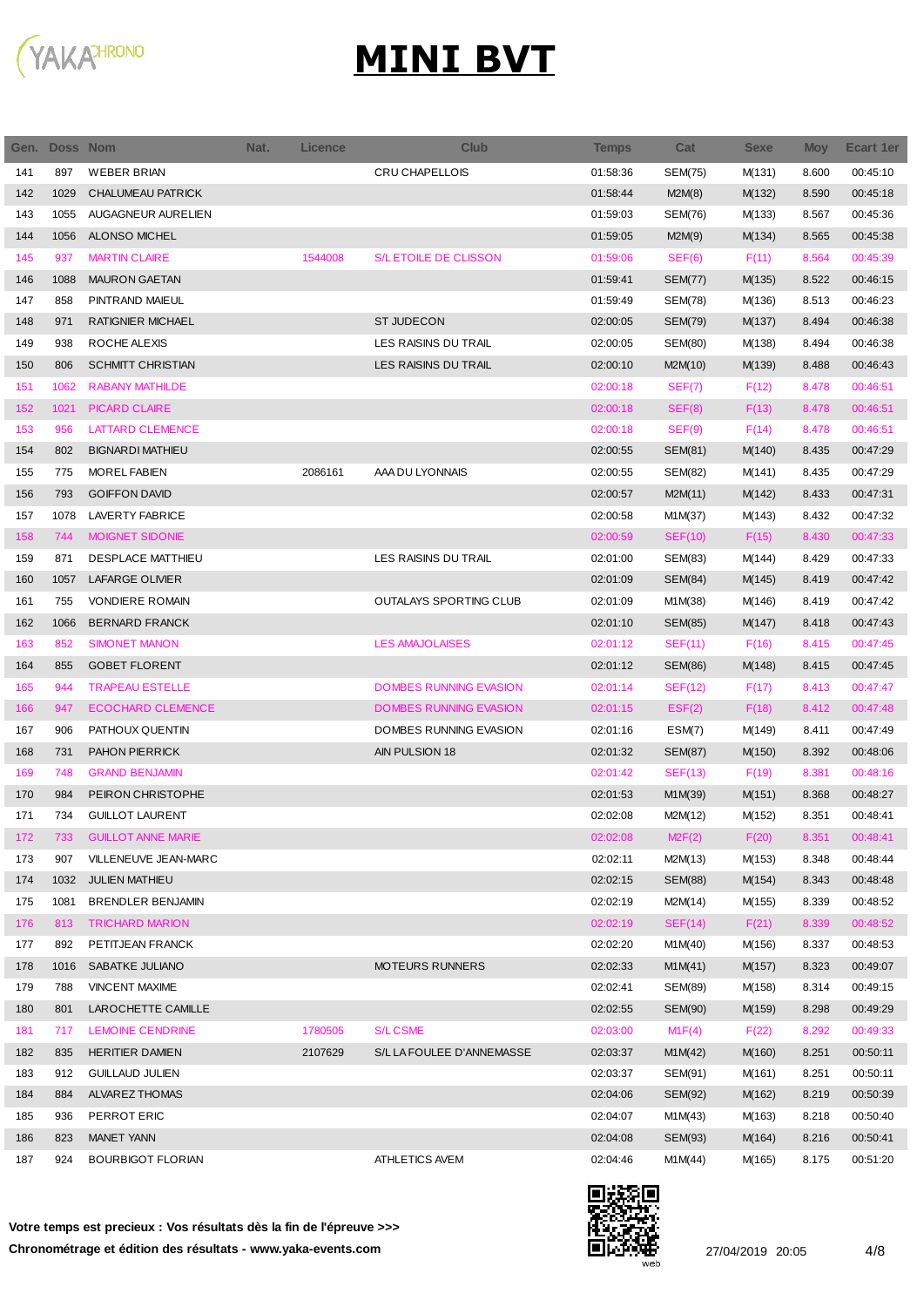

| Gen. | Doss Nom |                                          | Nat. | <b>Licence</b> | <b>Club</b>                   | <b>Temps</b> | Cat            | <b>Sexe</b> | <b>Moy</b> | Ecart 1er |
|------|----------|------------------------------------------|------|----------------|-------------------------------|--------------|----------------|-------------|------------|-----------|
| 188  | 999      | <b>LIOZON GILLES</b>                     |      |                |                               | 02:05:00     | M1M(45)        | M(166)      | 8.16       | 00:51:33  |
| 189  | 713      | <b>LIMANDAS CEDRIC</b>                   |      |                |                               | 02:05:09     | M1M(46)        | M(167)      | 8.150      | 00:51:42  |
| 190  | 703      | <b>CHRETIEN PATRICK</b>                  |      |                |                               | 02:05:09     | M2M(15)        | M(168)      | 8.150      | 00:51:42  |
| 191  | 1031     | <b>MEUNIER MATTHIEU</b>                  |      |                |                               | 02:05:32     | M1M(47)        | M(169)      | 8.125      | 00:52:06  |
| 192  | 965      | VERMOREL JEAN-YVES                       |      |                |                               | 02:05:56     | M1M(48)        | M(170)      | 8.099      | 00:52:30  |
| 193  | 943      | DELATTRE FREDERIC                        |      |                |                               | 02:05:57     | M2M(16)        | M(171)      | 8.098      | 00:52:31  |
| 194  | 847      | <b>FERRANT ALAIN</b>                     |      |                |                               | 02:06:04     | M2M(17)        | M(172)      | 8.090      | 00:52:37  |
| 195  | 1058     | <b>GRANDAY JEAN</b><br><b>CHRISTOPHE</b> |      |                |                               | 02:06:31     | SEM(94)        | M(173)      | 8.062      | 00:53:05  |
| 196  | 749      | LE ROUX FRANCK                           |      |                |                               | 02:06:32     | M1M(49)        | M(174)      | 8.061      | 00:53:06  |
| 197  | 850      | <b>LABETA FABIEN</b>                     |      |                |                               | 02:06:34     | M1M(50)        | M(175)      | 8.058      | 00:53:08  |
| 198  | 893      | PETITJEAN STEPHANIE                      |      |                |                               | 02:06:41     | M1F(5)         | F(23)       | 8.051      | 00:53:15  |
| 199  | 840      | <b>LORRAIN OLIVIER</b>                   |      |                |                               | 02:06:47     | M2M(18)        | M(176)      | 8.045      | 00:53:21  |
| 200  | 1092     | <b>EYMERY MATHILDE</b>                   |      |                |                               | 02:06:51     | SEF(15)        | F(24)       | 8.040      | 00:53:25  |
| 201  | 1045     | <b>THEVENET MYRIAM</b>                   |      |                |                               | 02:06:56     | M2F(3)         | F(25)       | 8.035      | 00:53:30  |
| 202  | 869      | <b>CUVEZ-MICHOLIN XAVIER</b>             |      |                | <b>BEAUJOLAIS RUNNERS</b>     | 02:06:58     | M1M(51)        | M(177)      | 8.033      | 00:53:32  |
| 203  | 785      | <b>VIEIRAJEREMIE</b>                     |      |                |                               | 02:06:58     | SEM(95)        | M(178)      | 8.033      | 00:53:32  |
| 204  | 829      | POINSSOT NICOLAS                         |      |                |                               | 02:07:28     | SEM(96)        | M(179)      | 8.002      | 00:54:02  |
| 205  | 878      | CREUZERAND THIERRY                       |      |                |                               | 02:07:49     | SEM(97)        | M(180)      | 7.980      | 00:54:23  |
| 206  | 787      | <b>GOUIN CECILE</b>                      |      |                |                               | 02:08:02     | SEF(16)        | F(26)       | 7.966      | 00:54:35  |
| 207  | 816      | <b>GABRIEL FLORENT</b>                   |      |                |                               | 02:08:02     | M1M(52)        | M(181)      | 7.966      | 00:54:35  |
| 208  | 849      | LABETA ANNE-SOPHIE                       |      |                |                               | 02:08:06     | M1F(6)         | F(27)       | 7.962      | 00:54:39  |
| 209  | 949      | LECANNUET DAMIEN                         |      |                |                               | 02:08:15     | SEM(98)        | M(182)      | 7.953      | 00:54:48  |
| 210  | 1049     | DOBE ESTEL                               |      |                |                               | 02:09:10     | SEF(17)        | F(28)       | 7.896      | 00:55:43  |
| 211  | 900      | LORTON THIBAUT                           |      |                | <b>CHACHA SPIRIT</b>          | 02:09:24     | SEM(99)        | M(183)      | 7.882      | 00:55:57  |
| 212  | 985      | <b>GRAS BAPTISTE</b>                     |      |                |                               | 02:09:33     | SEM(100)       | M(184)      | 7.873      | 00:56:07  |
| 213  | 969      | PEYSSON OLIVIER                          |      |                | <b>TRBB</b>                   | 02:09:48     | M1M(53)        | M(185)      | 7.858      | 00:56:22  |
| 214  | 942      | PYOD JOHAN                               |      |                |                               | 02:09:51     | SEM(101)       | M(186)      | 7.855      | 00:56:25  |
| 215  | 796      | <b>VION FREDERIC</b>                     |      |                | <b>CVT JTEKT</b>              | 02:10:05     | M1M(54)        | M(187)      | 7.841      | 00:56:38  |
| 216  | 1063     | <b>MARIGLIANO BAPTISTE</b>               |      |                |                               | 02:10:15     | SEM(102)       | M(188)      | 7.831      | 00:56:48  |
| 217  | 989      | PASSOT YANNICK                           |      |                |                               | 02:10:18     | M1M(55)        | M(189)      | 7.828      | 00:56:51  |
| 218  | 921      | <b>LAZARE SANDRINE</b>                   |      |                | <b>ALSIP TRAIL</b>            | 02:10:20     | <b>SEF(18)</b> | F(29)       | 7.826      | 00:56:53  |
| 219  | 1003     | <b>CORGIER CLEMENTINE</b>                |      |                | <b>BEAUJOL'AVENTURE TRAIL</b> | 02:10:37     | <b>SEF(19)</b> | F(30)       | 7.809      | 00:57:11  |
| 220  | 798      | <b>THIBAUDON CLAIRE</b>                  |      |                |                               | 02:10:46     | M1F(7)         | F(31)       | 7.800      | 00:57:20  |
| 221  | 799      | <b>MAHINC CLEMENTINE</b>                 |      |                |                               | 02:10:46     | SEF(20)        | F(32)       | 7.800      | 00:57:20  |
| 222  | 1052     | <b>AUJOUX CAROLINE</b>                   |      |                |                               | 02:10:47     | SEF(21)        | F(33)       | 7.799      | 00:57:21  |
| 223  | 714      | TREMEAUX JEAN-MARC                       |      |                |                               | 02:10:47     | SEM(103)       | M(190)      | 7.799      | 00:57:21  |
| 224  | 1053     | CHENEVIERE YOHAN                         |      |                |                               | 02:10:47     | SEM(104)       | M(191)      | 7.799      | 00:57:21  |
| 225  | 1069     | <b>HEZEQUES MATTHIEU</b>                 |      |                |                               | 02:10:56     | SEM(105)       | M(192)      | 7.790      | 00:57:30  |
| 226  | 831      | LONGERE BERNARD                          |      |                |                               | 02:11:13     | M2M(19)        | M(193)      | 7.773      | 00:57:46  |
| 227  | 1089     | <b>CHURCH BENEDICTE</b>                  |      |                |                               | 02:11:13     | SEF(22)        | F(34)       | 7.773      | 00:57:46  |
| 228  | 903      | <b>THORIN DAVID</b>                      |      |                |                               | 02:11:17     | M1M(56)        | M(194)      | 7.769      | 00:57:50  |
| 229  | 701      | <b>VERON ANTOINE</b>                     |      |                |                               | 02:11:25     | SEM(106)       | M(195)      | 7.761      | 00:57:58  |
| 230  | 710      | RADULESCU CRISTIANA                      |      |                |                               | 02:11:53     | M1F(8)         | F(35)       | 7.734      | 00:58:27  |
| 231  | 821      | SANGUINA CHARLOTTE                       |      |                |                               | 02:11:53     | <b>SEF(23)</b> | F(36)       | 7.734      | 00:58:27  |
| 232  | 923      | <b>MALGAT AMANDA</b>                     |      | 1754607        | AAA DU LYONNAIS               | 02:11:56     | SEF(24)        | F(37)       | 7.731      | 00:58:30  |
| 233  | 1034     | CONGNARD NICOLAS                         |      |                |                               | 02:12:25     | SEM(107)       | M(196)      | 7.702      | 00:58:58  |
|      |          |                                          |      |                |                               |              |                |             |            |           |

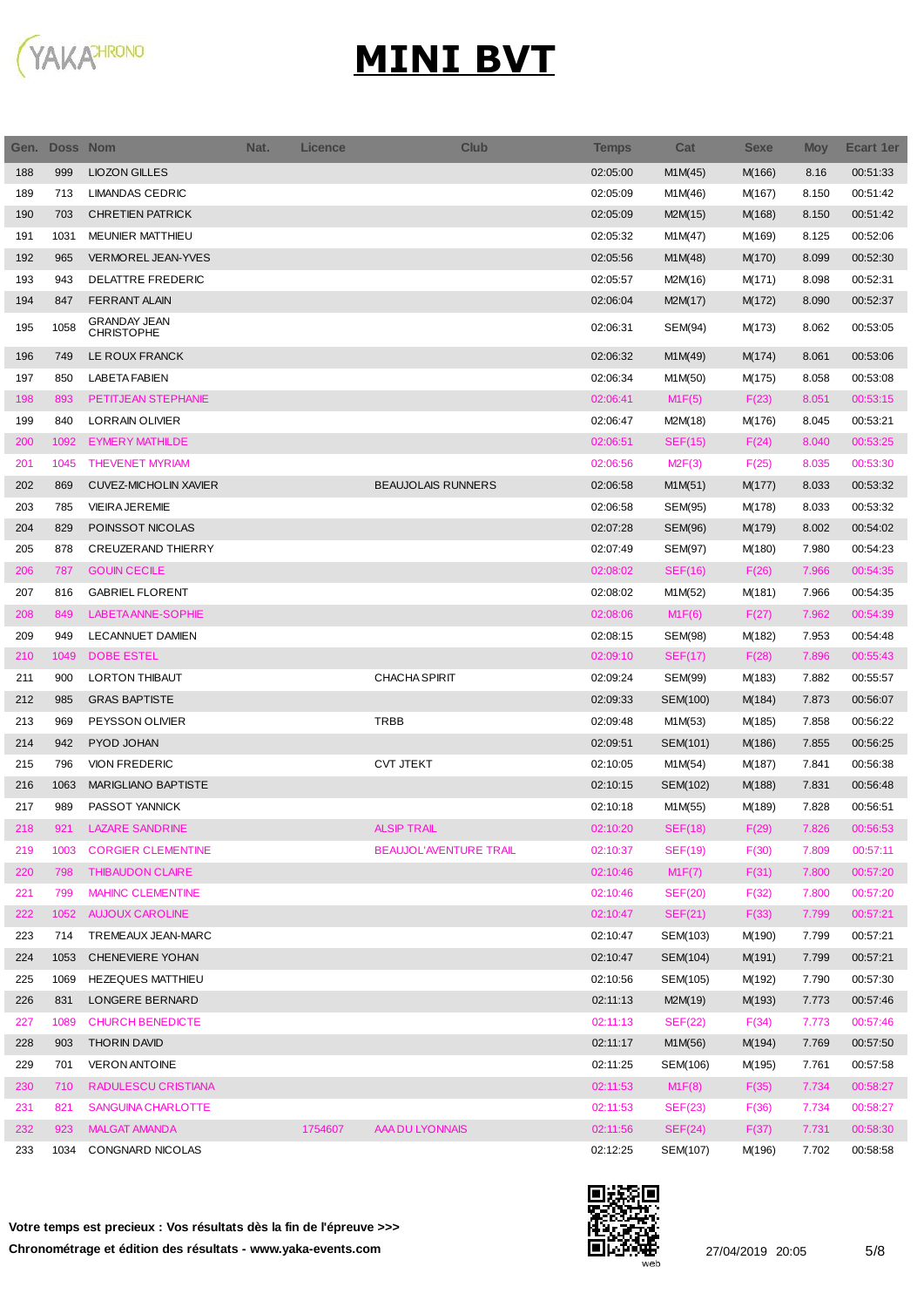

| Gen. | <b>Doss Nom</b> |                                       | Nat. | Licence | <b>Club</b>                    | <b>Temps</b> | Cat            | <b>Sexe</b> | <b>Moy</b> | Ecart 1er |
|------|-----------------|---------------------------------------|------|---------|--------------------------------|--------------|----------------|-------------|------------|-----------|
| 234  | 910             | <b>BOEZ JEAN-MICHEL</b>               |      |         |                                | 02:12:29     | SEM(108)       | M(197)      | 7.699      | 00:59:03  |
| 235  | 995             | <b>BELABED LUCAS</b>                  |      |         |                                | 02:12:32     | SEM(109)       | M(198)      | 7.696      | 00:59:06  |
| 236  | 1000            | <b>CIAFFOLONI ALEXI</b>               |      |         |                                | 02:12:32     | SEM(110)       | M(199)      | 7.696      | 00:59:06  |
| 237  | 890             | <b>DALE CAROLINE</b>                  |      |         | <b>CRU CHAPELLOIS</b>          | 02:13:43     | M1F(9)         | F(38)       | 7.628      | 01:00:17  |
| 238  | 730             | <b>RAVIER DELPHINE</b>                |      |         | <b>AIN PULSION 18</b>          | 02:14:01     | <b>SEF(25)</b> | F(39)       | 7.610      | 01:00:34  |
| 239  | 1070            | <b>FIARD CYRILLE</b>                  |      |         |                                | 02:14:25     | M1M(57)        | M(200)      | 7.588      | 01:00:58  |
| 240  | 918             | <b>SABATIER SYLVIE</b>                |      |         |                                | 02:14:50     | SEF(26)        | F(40)       | 7.564      | 01:01:24  |
| 241  | 917             | SABATIER PIERRE                       |      |         |                                | 02:14:51     | SEM(111)       | M(201)      | 7.563      | 01:01:25  |
| 242  | 968             | <b>GONIN PHILIPPE</b>                 |      |         | <b>TRBB</b>                    | 02:14:53     | M1M(58)        | M(202)      | 7.562      | 01:01:27  |
| 243  | 811             | <b>CHAMARANDE MARINE</b>              |      |         |                                | 02:14:58     | SEF(27)        | F(41)       | 7.557      | 01:01:32  |
| 244  | 810             | PERRUSSET SARAH                       |      |         | LES CHAUSSETTES ROSES          | 02:14:58     | SEF(28)        | F(42)       | 7.557      | 01:01:32  |
| 245  | 973             | <b>FAVROT DAMIEN</b>                  |      |         |                                | 02:15:04     | SEM(112)       | M(203)      | 7.551      | 01:01:37  |
| 246  | 902             | <b>COMOGLIO ERIC</b>                  |      |         | LES RAISINS DU TRAIL           | 02:15:09     | M2M(20)        | M(204)      | 7.547      | 01:01:42  |
| 247  | 706             | MANDRILLON-SKLENARD<br><b>VALERIE</b> |      | 1784119 | <b>AC VIDAUBAN</b>             | 02:16:08     | M1F(10)        | F(43)       | 7.492      | 01:02:41  |
| 248  | 792             | <b>CHEMIL SAMIRA</b>                  |      |         | AINPULSION18                   | 02:16:13     | <b>SEF(29)</b> | F(44)       | 7.488      | 01:02:46  |
| 249  | 746             | <b>YAMANI LUCILE</b>                  |      |         |                                | 02:16:45     | <b>SEF(30)</b> | F(45)       | 7.458      | 01:03:19  |
| 250  | 1035            | PLAUCHU OLIVIER                       |      |         |                                | 02:16:45     | M2M(21)        | M(205)      | 7.458      | 01:03:19  |
| 251  | 882             | LEROY BERTRAND                        |      |         |                                | 02:16:46     | M1M(59)        | M(206)      | 7.457      | 01:03:20  |
| 252  | 1051            | <b>CHIGNARD PEGGY</b>                 |      |         |                                | 02:16:49     | <b>SEF(31)</b> | F(46)       | 7.455      | 01:03:23  |
| 253  | 898             | <b>MINON PHILIPPE</b>                 |      |         |                                | 02:16:52     | M2M(22)        | M(207)      | 7.452      | 01:03:26  |
| 254  | 899             | <b>BRUN EMMANUELLE</b>                |      |         |                                | 02:16:52     | M1F(11)        | F(47)       | 7.452      | 01:03:26  |
| 255  | 953             | <b>BELTRAOLIVIER</b>                  |      |         |                                | 02:16:54     | M1M(60)        | M(208)      | 7.450      | 01:03:28  |
| 256  | 1025            | <b>ZAADA SAMIA</b>                    |      |         | <b>TRBB</b>                    | 02:16:57     | M2F(4)         | F(48)       | 7.447      | 01:03:31  |
| 257  | 756             | <b>BEAUVILLE PATRICK</b>              |      |         | <b>FRANSE</b>                  | 02:17:08     | M2M(23)        | M(209)      | 7.438      | 01:03:41  |
| 258  | 782             | <b>MOLINIER BERNARD</b>               |      |         |                                | 02:17:08     | M2M(24)        | M(210)      | 7.438      | 01:03:41  |
| 259  | 760             | <b>SEYEUX BERTRAND</b>                |      |         |                                | 02:17:29     | SEM(113)       | M(211)      | 7.419      | 01:04:03  |
| 260  | 959             | <b>GIRAUD MARINE</b>                  |      |         |                                | 02:17:31     | M1F(12)        | F(49)       | 7.417      | 01:04:05  |
| 261  | 1080            | POITOU VERONIQUE                      |      |         |                                | 02:17:38     | M2F(5)         | F(50)       | 7.410      | 01:04:12  |
| 262  | 805             | <b>TAMBORINI EVE</b>                  |      |         |                                | 02:17:54     | <b>SEF(32)</b> | F(51)       | 7.396      | 01:04:28  |
| 263  | 736             | <b>RODRIGUEZ MURIEL</b>               |      |         | RODRIGUEZ MURIEL IDEE COIFFURE | 02:18:45     | SEF(33)        | F(52)       | 7.351      | 01:05:19  |
| 264  | 716             | <b>ANDRIEUX AMANDINE</b>              |      |         | AINPULSION18                   | 02:19:38     | SEF(34)        | F(53)       | 7.304      | 01:06:12  |
| 265  | 913             | <b>TACHON ALEXANDRE</b>               |      |         |                                | 02:20:11     | SEM(114)       | M(212)      | 7.276      | 01:06:44  |
| 266  | 980             | <b>FERMAUT ARTHUR</b>                 |      |         |                                | 02:20:21     | SEM(115)       | M(213)      | 7.267      | 01:06:54  |
| 267  | 1024            | <b>FIZAINE JEAN-MARIE</b>             |      |         |                                | 02:20:26     | M1M(61)        | M(214)      | 7.263      | 01:07:00  |
| 268  | 745             | <b>DELBOSCO MARION</b>                |      |         |                                | 02:20:48     | SEF(35)        | F(54)       | 7.244      | 01:07:22  |
| 269  | 712             | <b>BURDA JULIEN</b>                   |      |         |                                | 02:20:58     | M1M(62)        | M(215)      | 7.235      | 01:07:32  |
| 270  | 711             | <b>BURDAOLIVIER</b>                   |      |         |                                | 02:20:58     | M1M(63)        | M(216)      | 7.235      | 01:07:32  |
| 271  | 940             | COMOGLIO PASCAL                       |      |         | LES RAISINS DU TRAIL           | 02:21:05     | M3M(3)         | M(217)      | 7.229      | 01:07:38  |
| 272  | 740             | CHARBONNEL PATRICK                    |      |         |                                | 02:21:10     | M2M(25)        | M(218)      | 7.225      | 01:07:43  |
| 273  | 1083            | DE MAGNEVAL DIANE                     |      |         |                                | 02:21:16     | <b>SEF(36)</b> | F(55)       | 7.220      | 01:07:49  |
| 274  | 773             | <b>CLAVIERAS SIGRID</b>               |      |         |                                | 02:21:34     | M1F(13)        | F(56)       | 7.205      | 01:08:08  |
| 275  | 705             | <b>FAUCHET CORINNE</b>                |      | 1751121 | <b>AC VIDAUBAN</b>             | 02:21:59     | M1F(14)        | F(57)       | 7.183      | 01:08:33  |
| 276  | 1026            | <b>ECHALIER FRANCK</b>                |      |         |                                | 02:22:15     | M2M(26)        | M(219)      | 7.170      | 01:08:48  |
| 277  | 851             | VASSEUR CEDRIC                        |      |         |                                | 02:22:28     | M1M(64)        | M(220)      | 7.159      | 01:09:02  |
| 278  | 1050            | <b>MULTON JEREMY</b>                  |      |         |                                | 02:23:04     | SEM(116)       | M(221)      | 7.129      | 01:09:37  |
| 279  | 754             | <b>DELIGNY MICHEL</b>                 |      |         |                                | 02:23:28     | M2M(27)        | M(222)      | 7.109      | 01:10:02  |

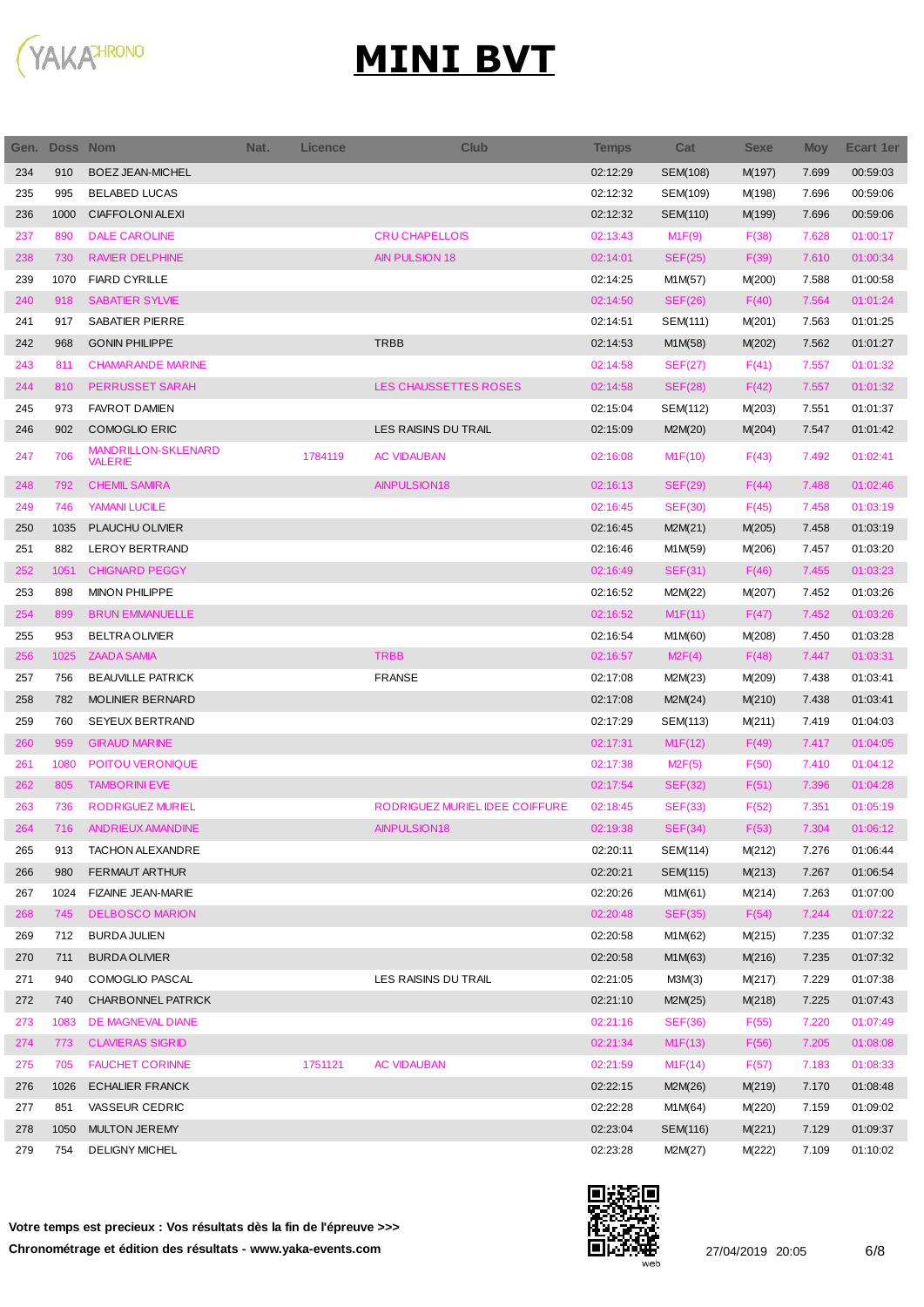

| Gen. | Doss Nom |                                   | Nat. | <b>Licence</b> | <b>Club</b>                 | Temps    | Cat            | <b>Sexe</b> | <b>Moy</b> | Ecart 1er |
|------|----------|-----------------------------------|------|----------------|-----------------------------|----------|----------------|-------------|------------|-----------|
| 280  | 762      | <b>RENARD GUILLAUME</b>           |      |                |                             | 02:23:57 | SEM(117)       | M(223)      | 7.085      | 01:10:31  |
| 281  | 797      | STEPHAN PASCAL                    |      |                | TRIVILLEFRANCHE             | 02:24:10 | M3M(4)         | M(224)      | 7.075      | 01:10:43  |
| 282  | 929      | MOREAU PASCAL                     |      |                |                             | 02:24:17 | M2M(28)        | M(225)      | 7.069      | 01:10:50  |
| 283  | 1015     | <b>MANIN THIERRY</b>              |      |                | <b>TRBB</b>                 | 02:24:49 | M2M(29)        | M(226)      | 7.043      | 01:11:23  |
| 284  | 819      | <b>COLLONGE THIERRY</b>           |      |                | <b>RANDO NATURE</b>         | 02:24:56 | M2M(30)        | M(227)      | 7.037      | 01:11:30  |
| 285  | 856      | <b>STELLA PATRICK</b>             |      |                | <b>RANDONATURE</b>          | 02:24:56 | M2M(31)        | M(228)      | 7.037      | 01:11:30  |
| 286  | 817      | <b>CARRIER VERONIQUE</b>          |      |                | <b>RANDO NATURE</b>         | 02:24:57 | M2F(6)         | F(58)       | 7.036      | 01:11:31  |
| 287  | 803      | NOURY ALEXANDRE                   |      |                |                             | 02:25:03 | SEM(118)       | M(229)      | 7.032      | 01:11:36  |
| 288  | 742      | MONIN JEAN-GUILLAUME              |      |                |                             | 02:26:17 | M2M(32)        | M(230)      | 6.972      | 01:12:50  |
| 289  | 1009     | <b>BOBEAU SOPHIE</b>              |      |                |                             | 02:26:47 | M1F(15)        | F(59)       | 6.949      | 01:13:21  |
| 290  | 718      | LEMOINE FREDERIC                  |      |                |                             | 02:26:58 | M1M(65)        | M(231)      | 6.940      | 01:13:32  |
| 291  | 841      | MEUNIER SEBASTIEN                 |      |                | <b>TRBB</b>                 | 02:27:20 | M1M(66)        | M(232)      | 6.923      | 01:13:53  |
| 292  | 833      | <b>FROIDEFOND ISABELLE</b>        |      |                | <b>TRBB</b>                 | 02:27:20 | M1F(16)        | F(60)       | 6.923      | 01:13:53  |
| 293  | 970      | <b>LAFLEUR JULIE</b>              |      |                | <b>TRBB</b>                 | 02:27:20 | M1F(17)        | F(61)       | 6.923      | 01:13:53  |
| 294  | 981      | <b>CAMPOS SONIA</b>               |      |                |                             | 02:27:40 | M1F(18)        | F(62)       | 6.907      | 01:14:14  |
| 295  | 722      | <b>MELINAND AURELIE</b>           |      |                | <b>ALBANAIS ATHLE</b>       | 02:28:09 | <b>SEF(37)</b> | F(63)       | 6.884      | 01:14:42  |
| 296  | 839      | <b>GIBAULT DAVID</b>              |      |                |                             | 02:28:46 | M1M(67)        | M(233)      | 6.856      | 01:15:20  |
| 297  | 1030     | DEMEYERE FLORIAN                  |      |                |                             | 02:29:14 | SEM(119)       | M(234)      | 6.834      | 01:15:47  |
| 298  | 1067     | <b>RENAUD NATHALIE</b>            |      |                |                             | 02:29:20 | M1F(19)        | F(64)       | 6.830      | 01:15:53  |
| 299  | 807      | <b>ROGUET JULIE</b>               |      |                | AS RANDONNEURS RUY MONTCEAU | 02:29:34 | <b>SEF(38)</b> | F(65)       | 6.819      | 01:16:08  |
| 300  | 728      | <b>DEVILLE PASCAL</b>             |      |                |                             | 02:29:35 | M3M(5)         | M(235)      | 6.818      | 01:16:09  |
| 301  | 808      | <b>CHALOT DEBORAH</b>             |      |                |                             | 02:29:35 | <b>SEF(39)</b> | F(66)       | 6.818      | 01:16:09  |
| 302  | 738      | LUCCHINI JEAN TOUSSAINT           |      |                |                             | 02:29:52 | M2M(33)        | M(236)      | 6.806      | 01:16:26  |
| 303  | 987      | <b>BACHEVILLIER FLORENCE</b>      |      |                |                             | 02:29:57 | M1F(20)        | F(67)       | 6.802      | 01:16:31  |
| 304  | 845      | <b>MONCEL PAULINE</b>             |      | 1928797        | <b>BEAUJOLAIS RUNNERS</b>   | 02:31:06 | SEF(40)        | F(68)       | 6.750      | 01:17:39  |
| 305  | 844      | MONCEL SERGE                      |      | 1353347        | S/L EA VILLEFRANCHE         | 02:31:06 | M2M(34)        | M(237)      | 6.750      | 01:17:39  |
| 306  | 861      | <b>KUSSY CHRISTOPHE</b>           |      |                |                             | 02:31:22 | M2M(35)        | M(238)      | 6.738      | 01:17:55  |
| 307  | 786      | <b>EVRARD LAURENCE</b>            |      |                |                             | 02:31:32 | M2F(7)         | F(69)       | 6.731      | 01:18:06  |
| 308  | 1074     | FRACHETTE MARIE JOELLE            |      |                |                             | 02:32:35 | M2F(8)         | F(70)       | 6.684      | 01:19:09  |
| 309  | 776      | <b>LELIEVRE MARIE</b>             |      |                |                             | 02:33:06 | SEF(41)        | F(71)       | 6.662      | 01:19:39  |
| 310  | 778      | <b>ABADIE LEA</b>                 |      |                |                             | 02:33:08 | SEF(42)        | F(72)       | 6.660      | 01:19:41  |
| 311  | 751      | <b>THIERRY LAURENCE</b>           |      |                |                             | 02:33:09 | M1F(21)        | F(73)       | 6.660      | 01:19:42  |
| 312  | 702      | PAPY ALEXANDRE                    |      |                |                             | 02:33:50 | M1M(68)        | M(239)      | 6.630      | 01:20:24  |
| 313  | 783      | <b>JAMMES THOMAS</b>              |      |                |                             | 02:35:43 | SEM(120)       | M(240)      | 6.550      | 01:22:17  |
| 314  | 1020     | <b>COMBIER LUDIVINE</b>           |      |                | <b>TRBB</b>                 | 02:36:40 | SEF(43)        | F(74)       | 6.510      | 01:23:14  |
| 315  | 1033     | <b>BESSON CELINE</b>              |      |                |                             | 02:36:41 | M1F(22)        | F(75)       | 6.509      | 01:23:15  |
| 316  | 770      | <b>VALOT LAURENCE</b>             |      |                |                             | 02:37:45 | M1F(23)        | F(76)       | 6.465      | 01:24:19  |
| 317  | 880      | <b>CHARPENTIER ALINE</b>          |      |                |                             | 02:37:48 | SEF(44)        | F(77)       | 6.463      | 01:24:22  |
| 318  | 879      | DAUVISSAT JEREMY                  |      |                |                             | 02:37:48 | SEM(121)       | M(241)      | 6.463      | 01:24:22  |
| 319  | 911      | <b>FOULON FLORE</b>               |      |                | <b>TRBB</b>                 | 02:38:16 | JUF(1)         | F(78)       | 6.444      | 01:24:49  |
| 320  | 765      | DE SOUSA CALDAS<br><b>DEBORAH</b> |      |                | <b>AINPULSION 18</b>        | 02:38:17 | SEF(45)        | F(79)       | 6.444      | 01:24:50  |
| 321  | 764      | DE SOUSA CALDAS<br><b>LUDOVIC</b> |      |                | AINPULSION 18               | 02:38:18 | SEM(122)       | M(242)      | 6.443      | 01:24:51  |
| 322  | 870      | LE MINOUS JOEL                    |      | 2161397        | <b>BEAUJOLAIS RUNNERS</b>   | 02:38:42 | M2M(36)        | M(243)      | 6.427      | 01:25:16  |
| 323  | 865      | NENERT JEAN YVES                  |      |                |                             | 02:38:44 | M2M(37)        | M(244)      | 6.425      | 01:25:18  |
| 324  | 854      | <b>RAVIER THOMAS</b>              |      |                |                             | 02:38:44 | M1M(69)        | M(245)      | 6.425      | 01:25:18  |